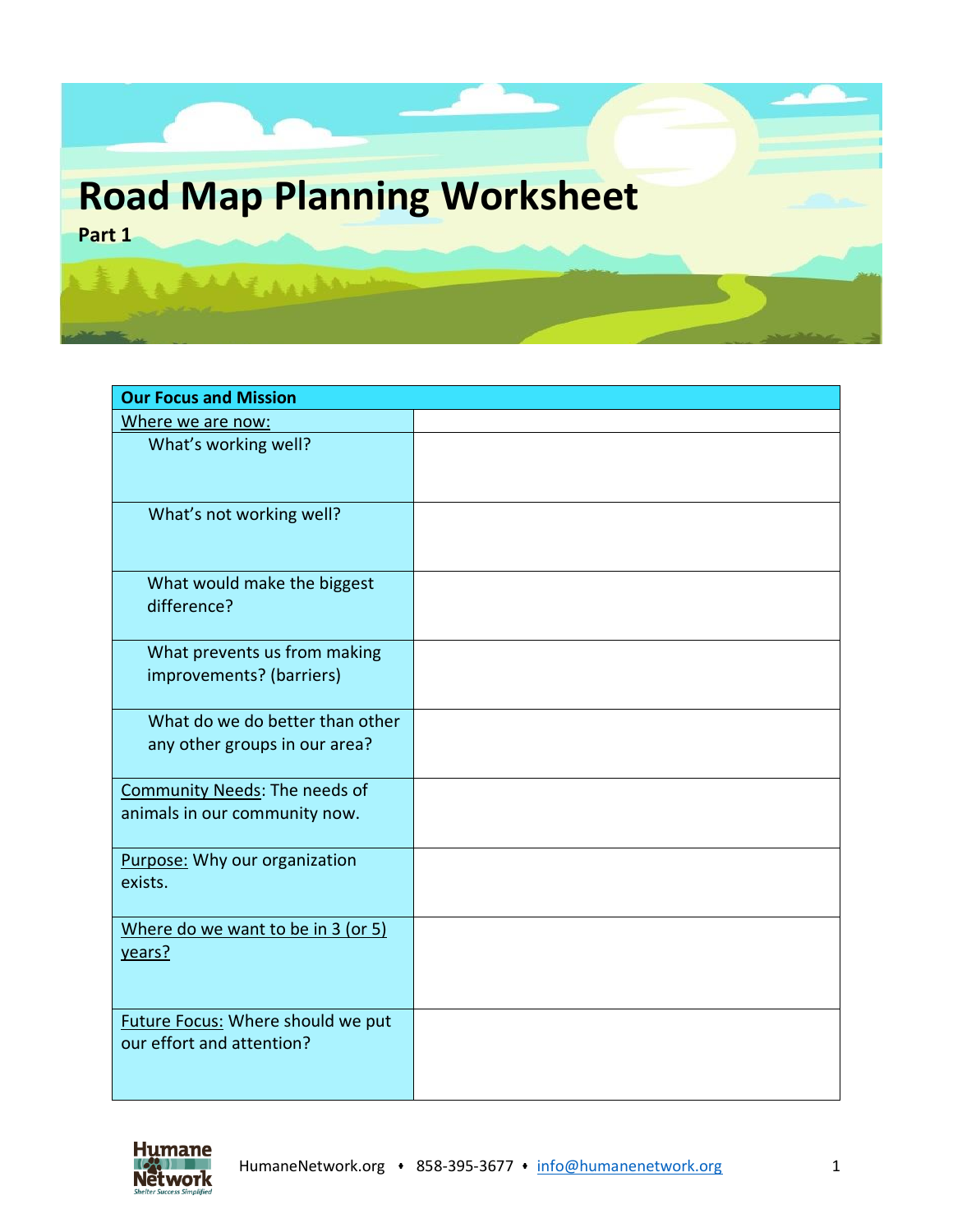| <b>Current Mission Statement:</b>        | (insert your current mission statement here)                                                               |
|------------------------------------------|------------------------------------------------------------------------------------------------------------|
|                                          |                                                                                                            |
|                                          |                                                                                                            |
|                                          |                                                                                                            |
| Accurately captures what we are          |                                                                                                            |
| trying to achieve now.                   | $\Box$ Yes $\Box$ No                                                                                       |
| Explains what we do in a way that        |                                                                                                            |
| inspires other to support it.            | $\square$ Yes $\square$ No                                                                                 |
| I feel enthusiastic and inspired by      |                                                                                                            |
| our mission.                             | $\Box$ Yes $\Box$ No                                                                                       |
|                                          | If you or others answered no to any of these above questions, it is worth revising your mission statement. |
| <b>Mission Statement Drafts: Need to</b> |                                                                                                            |
|                                          |                                                                                                            |
| concisely explain-                       |                                                                                                            |
| What you do.                             |                                                                                                            |
| Why you do it.                           |                                                                                                            |
| How you do it.                           |                                                                                                            |
| What sets you apart and inspires         |                                                                                                            |
| others to support your work.             |                                                                                                            |
| <b>Revised Mission Statement</b>         |                                                                                                            |
|                                          |                                                                                                            |
|                                          |                                                                                                            |
|                                          |                                                                                                            |
|                                          |                                                                                                            |
|                                          |                                                                                                            |
|                                          |                                                                                                            |
|                                          |                                                                                                            |
|                                          |                                                                                                            |
|                                          |                                                                                                            |

| <b>Our Goals</b>                  |  |  |
|-----------------------------------|--|--|
| What do you need to do to achieve |  |  |
| your mission?                     |  |  |
|                                   |  |  |
|                                   |  |  |
|                                   |  |  |
|                                   |  |  |
|                                   |  |  |
|                                   |  |  |
|                                   |  |  |
|                                   |  |  |
|                                   |  |  |
|                                   |  |  |
|                                   |  |  |
|                                   |  |  |
|                                   |  |  |
|                                   |  |  |
|                                   |  |  |